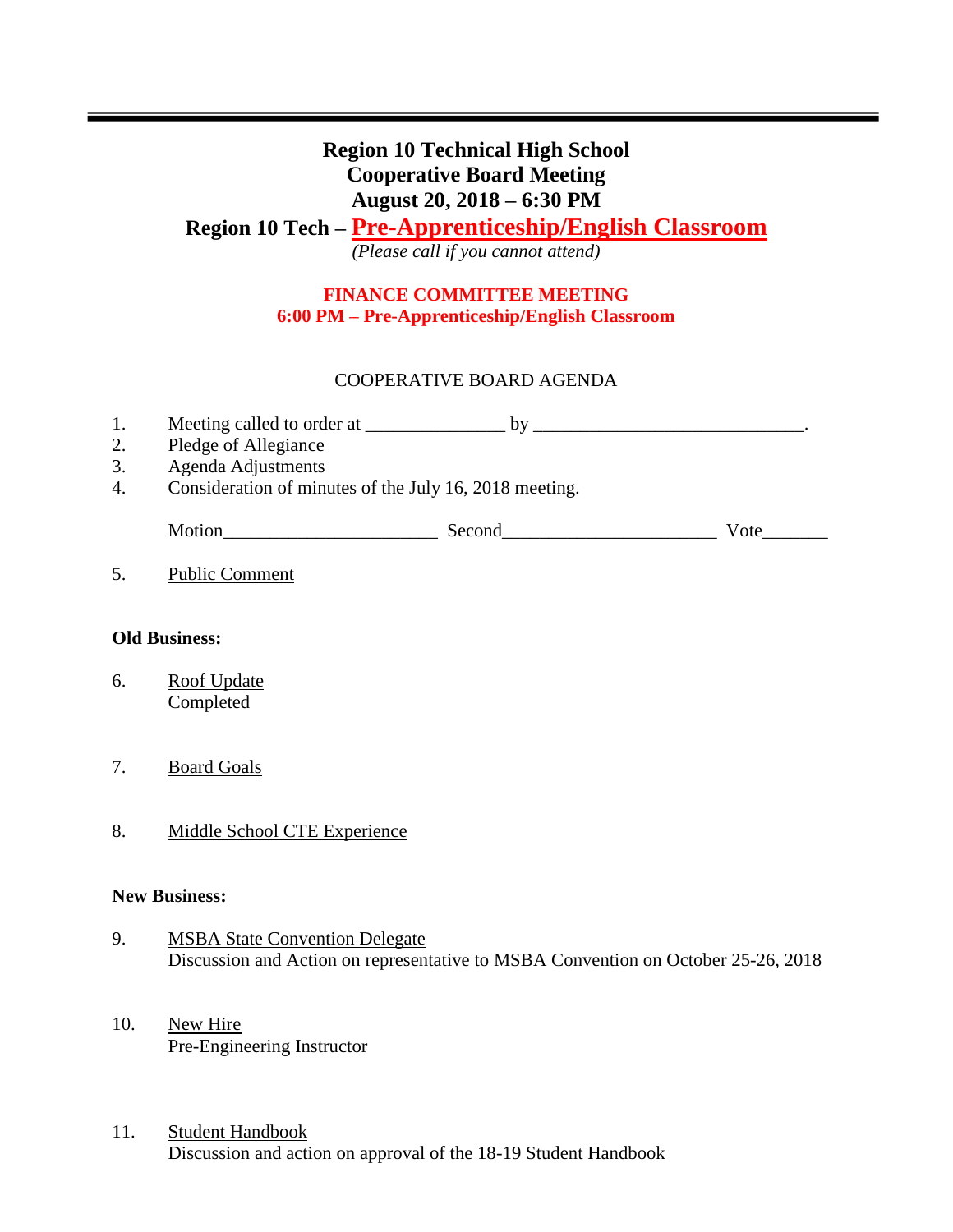- 12. Emergency Plan Discussion and action on approval of the 18-19 Emergency Plan
- 13. Committee Reports
	- $\bullet$  Finance Budget to Actual
	- Facilities
- 14. Superintendent/Director's Report
- 15. Executive Session Enter into Executive Session at \_\_\_\_\_\_ pursuant to M.R.S.A. §405 (6) (a) to discuss a personnel matter.

Return from Executive Session at \_\_\_\_\_\_.

- 16. Communication
- 17. Adjourn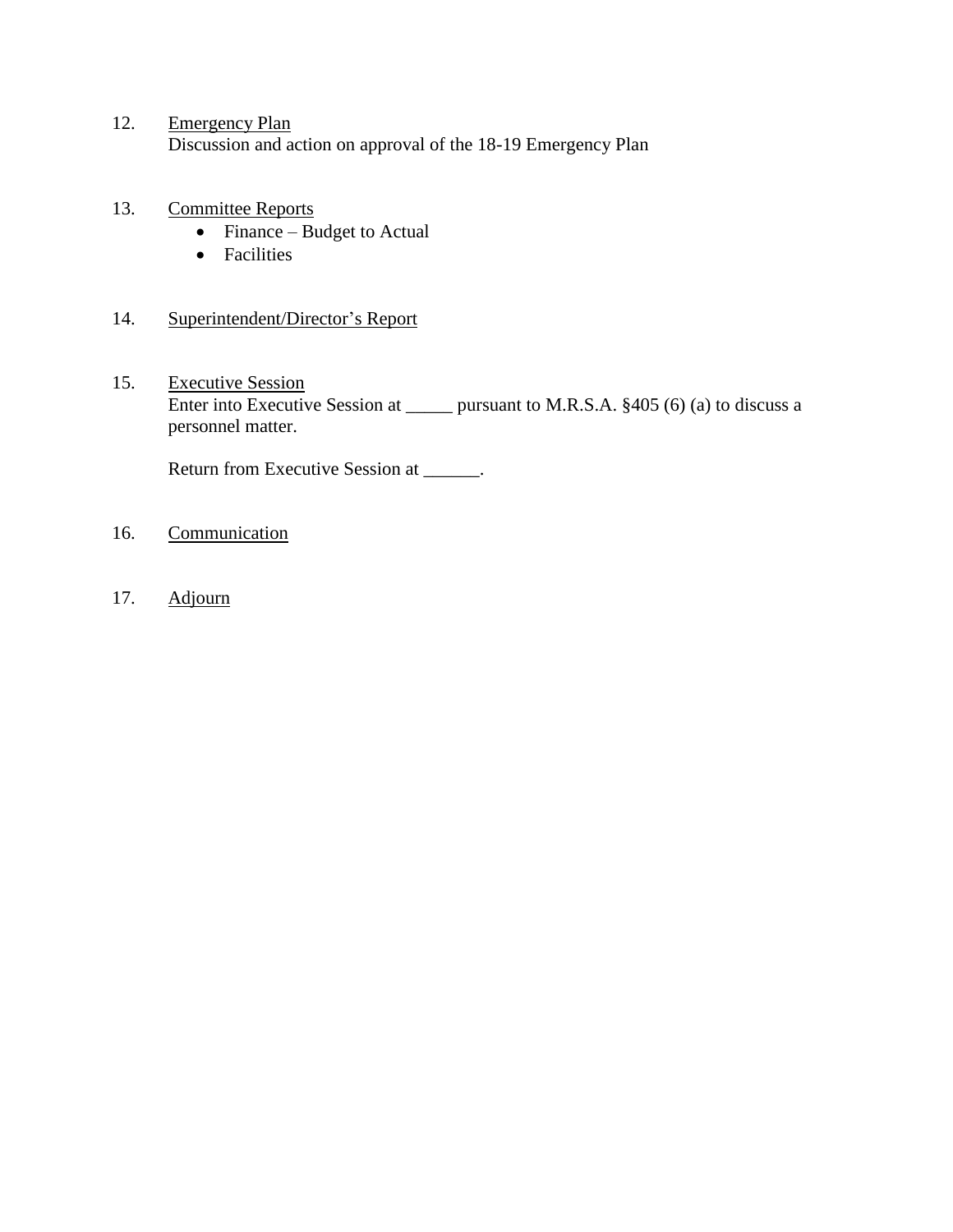

## **Region 10 Technical High School**

68 Church Road Brunswick, Maine 04011-9765

Phone (207) 729-6622 Fax (207) 721-0907

### **MINUTES OF AUGUST 20, 2018 BOARD MEETING**

BOARD MEMBERS PRESENT: John Morang, David Johnson, Jim Grant, Rick Bray, Benjamin Tucker, Mike Ludwig, Jeff Wolkens, Kate Brown

BOARD MEMBERS ABSENT: Theresa Gillis

STAFF MEMBERS PRESENT: Nancy Weed, Superintendent/Director

COMMUNITY MEMBERS PRESENT: Phil Dionne

- 1. Meeting called to order at 6:30 PM by John Morang
- 2. Pledge of Allegiance
- 3. Agenda Adjustments None
- 4. **Motion: David Johnson Second: Jim Grant Vote: Unanimous of members present (7-0) To: Accept the Minutes of the July 16, 2018 Cooperative Board meeting as written**
- 5. Public Comment None

### **Old Business:**

- 6. Roof Update The Supt./Director reported that the last phase of the roof is complete.
- 7. Board Goals Tabled

### 8. Middle School CTE Experience The Supt./Director reported that she and Assistant Director John Stivers worked on a Maine Department of Education middle school grant proposal. Supt./Director Weed requested that the Board approve the submission of the grant to the MDOE. **Motion: Ben Tucker Second: Jim Grant Vote: Unanimous To: Submit the Middle School Grant Proposal to the Maine Department of Education**

Kate Brown arrived

### **New Business**

- 9. MSBA State Convention Delegate **Motion: John Morang**
	- **Second: David Johnson**
	- **Vote: Unanimous**

**To: Appoint Rick Bray as the Region 10 Technical High School Cooperative Board representation to the MSBA Convention on October 25 and 26, 2018.**

10. New Hire

The Supt./Director reported she has hired Nicholas Charles of Brunswick as the new Pre-Engineering instructor. There was a very qualified pool of applicants for the position, and Mr. Charles came highly recommended. Supt./Director Weed and Assistant Director Stivers are currently in the process of "getting the word out" about the program and recruiting students.